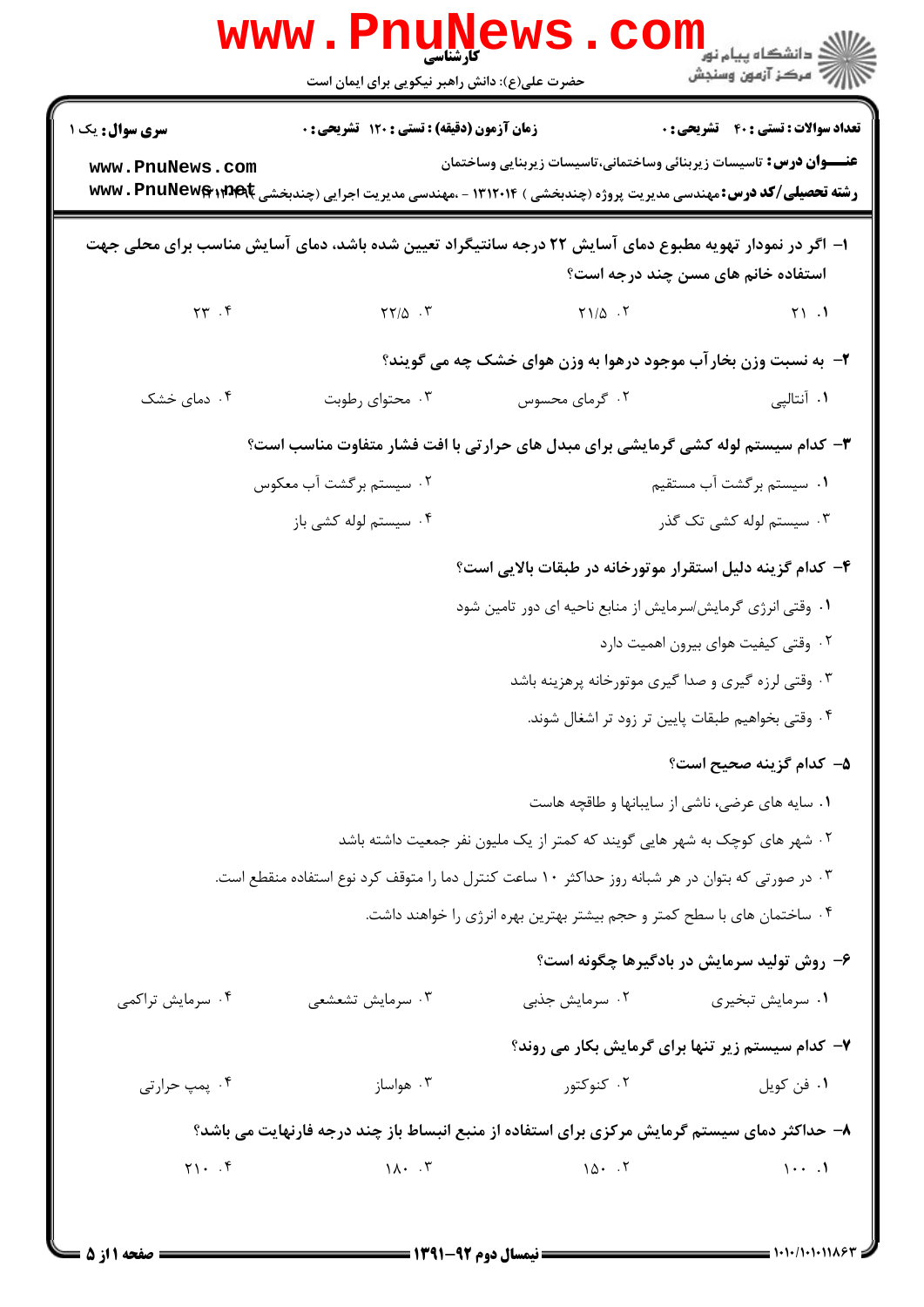|                                                                                                       | <b>www.PnuNews.com</b><br><b>۔ کارشناسی</b><br>حضرت علی(ع): دانش راهبر نیکویی برای ایمان است                                                                                                                                                           |                                                         | <sup>ان</sup> گ دانشگاه پيام نور "<br>  <i>  *</i><br>  # مرکز آزمون وسنجش |  |
|-------------------------------------------------------------------------------------------------------|--------------------------------------------------------------------------------------------------------------------------------------------------------------------------------------------------------------------------------------------------------|---------------------------------------------------------|----------------------------------------------------------------------------|--|
| <b>سری سوال : ۱ یک</b>                                                                                | <b>زمان آزمون (دقیقه) : تستی : 120 گشریحی : 0</b>                                                                                                                                                                                                      |                                                         | <b>تعداد سوالات : تستی : 40 قشریحی : 0</b>                                 |  |
| www.PnuNews.com                                                                                       | <b>رشته تحصیلی/کد درس:</b> مهندسی مدیریت پروژه (چندبخشی ) ۱۳۱۲۰۱۴ - ،مهندسی مدیریت اجرایی (چندبخشی <b>۱۹۹۲ : ۱۳۱۷ تا ۲۰۰</b><br><b>در استه تحصیلی/کد درس:</b> مهندسی مدیریت پروژه (چندبخشی ) ۱۳۱۲۰۱۴ - ،مهندسی مدیریت اجرایی (چندبخشی <b>۱۹۹۴ : ۱۳</b> |                                                         | <b>عنــــوان درس:</b> تاسیسات زیربنائی وساختمانی،تاسیسات زیربنایی وساختمان |  |
|                                                                                                       |                                                                                                                                                                                                                                                        |                                                         | ۹– از کدام نوع دریچه هوا جهت تخلیه یا برگشت هوای اتاق استفاده می شود؟      |  |
| ۰۴ تيغه ثابت                                                                                          | ۰۳ دیفیوزری سقفی                                                                                                                                                                                                                                       | ۰۲ تیغه متحرک                                           | ۰۱ ایجکتوری                                                                |  |
|                                                                                                       |                                                                                                                                                                                                                                                        |                                                         | ۱۰- از کدام نوع لوله برای سوخت رسانی در موتور هواپیما استفاده می شود؟      |  |
| ۰۴ آلومينيومي                                                                                         | ۰۳ سربی                                                                                                                                                                                                                                                | ۰۲ مسی                                                  | ۱. چدنی                                                                    |  |
|                                                                                                       |                                                                                                                                                                                                                                                        |                                                         | 11- از کدام تجهیز برای رزوه داخل لوله استفاده می شود؟                      |  |
| ۰۴ کاتر                                                                                               | ۰۳ قلاويز                                                                                                                                                                                                                                              | ۰۲ حدیده                                                | ۰۱ برقو                                                                    |  |
| ۱۲– از کدام نوع شیر مکانیکی جهت تغذیه آب به مخازن مانند منبع انبساط، فلاش تانک و غیره استفاده می شود؟ |                                                                                                                                                                                                                                                        |                                                         |                                                                            |  |
| ۰۴ شیر گلویی                                                                                          | ۰۳ شیر رها کننده                                                                                                                                                                                                                                       | ۰۲ شیر شناور                                            | ۰۱ شیر متعادل کننده                                                        |  |
|                                                                                                       |                                                                                                                                                                                                                                                        |                                                         | ۱۳- کدام گزینه جزو مشخصات شیمیایی آب می باشد؟                              |  |
| ۰۴ تیرگی                                                                                              | ۰۳ سختی                                                                                                                                                                                                                                                | ۰۲ رنگ                                                  | ۰۱ دما                                                                     |  |
|                                                                                                       |                                                                                                                                                                                                                                                        |                                                         | ۱۴– حداقل حجم انباره چاه فاضلاب خانگی چند متر مکعب باید باشد؟              |  |
| $\Delta \Delta$ .۴                                                                                    | $\Delta$ . $\zeta$                                                                                                                                                                                                                                     | $\begin{bmatrix} 8 & 1 \end{bmatrix}$                   | $\gamma$ . 1                                                               |  |
|                                                                                                       | ۱۵– حداکثر طول شلنگ فشار قوی گاز خانگی برای تجهیزات گازسوز چند سانتیمتر می تواند باشد؟                                                                                                                                                                 |                                                         |                                                                            |  |
| $\gamma \cdot \cdot \cdot$                                                                            | $10 \cdot 17$                                                                                                                                                                                                                                          | 15.7                                                    | $\cdots$                                                                   |  |
|                                                                                                       |                                                                                                                                                                                                                                                        |                                                         | ۱۶– کدام عبارت صحیح است؟                                                   |  |
|                                                                                                       |                                                                                                                                                                                                                                                        | ٠١. حداكثر فشار گاز طبيعي خانگي ١٧۶ ميليمتر ستون آب است |                                                                            |  |
| ۰۲ حداقل مصارف خانگی بطور معمول ۱۶۰ متر مکعب در ساعت است                                              |                                                                                                                                                                                                                                                        |                                                         |                                                                            |  |
|                                                                                                       |                                                                                                                                                                                                                                                        |                                                         | ۰۳ بطور معمول حداکثر قطر مجاز لوله گاز خانگی ۱۰۰ میلیمتر است               |  |
|                                                                                                       | ۰۴ حداقل متراژ زیربنای واحد مسکونی جهت نصب آبگرمکن دیواری در فضای داخلی خانه ۵۰ متر مربع است                                                                                                                                                           |                                                         |                                                                            |  |
|                                                                                                       | ۱۷- به ترتیب حداقل فاصله کنتور گاز از سیمهای برق روکار، کنتور برق و منابع تولید اشتعال چند سانتیمتر باید باشد؟                                                                                                                                         |                                                         |                                                                            |  |
|                                                                                                       | $1 \cdot \cdot - 1 \cdot - 0 \cdot .7$                                                                                                                                                                                                                 |                                                         | $1 \cdot \cdot - \Delta \cdot - 1 \cdot .1$                                |  |
|                                                                                                       | $\Delta \cdot -1 \cdot \cdot -1 \cdot \cdot f$                                                                                                                                                                                                         |                                                         | $1 - \Delta - 1 - 1$                                                       |  |
|                                                                                                       | ۱۸– در کدام گروه بندی اعلام حریق جهت حفاظت افراد فقط از شستی های اعلام حریق استفاده می شود؟                                                                                                                                                            |                                                         |                                                                            |  |
| $P2 \rightarrow \tilde{\mathcal{F}}$ . گروه                                                           | $\rm M$ گروه $\rm K$                                                                                                                                                                                                                                   | ۰۲ گروه L1                                              | ۰۱ گروه L2                                                                 |  |
| $=$ \$ :17 Asia $=$                                                                                   |                                                                                                                                                                                                                                                        |                                                         |                                                                            |  |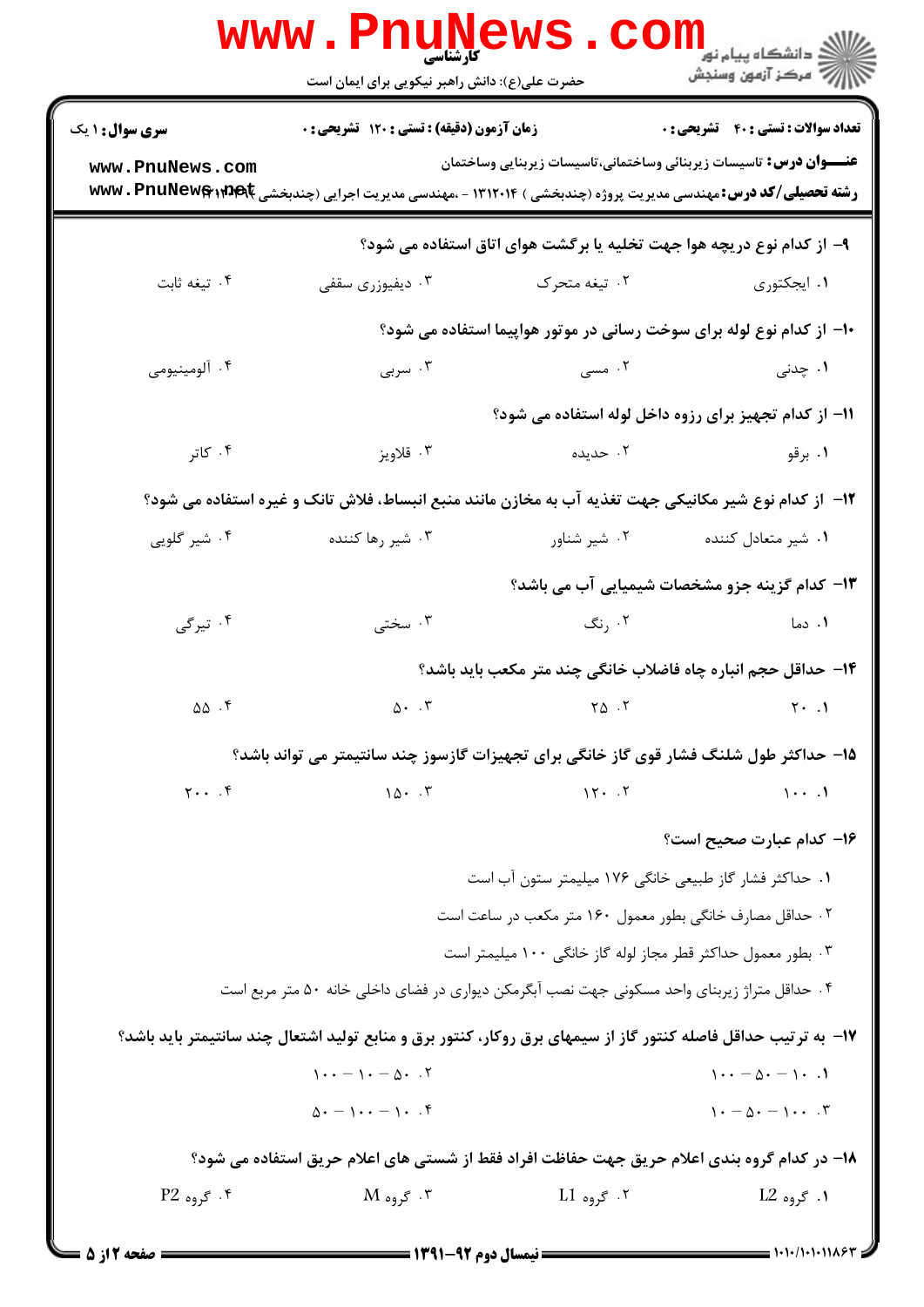|                                                  | www.PnuNews.<br>حضرت علی(ع): دانش راهبر نیکویی برای ایمان است |                                                                                                                                                                                                            |                                              |
|--------------------------------------------------|---------------------------------------------------------------|------------------------------------------------------------------------------------------------------------------------------------------------------------------------------------------------------------|----------------------------------------------|
| <b>سری سوال :</b> ۱ یک<br>www.PnuNews.com        | زمان آزمون (دقیقه) : تستی : ۱۲۰ تشریحی : ۰                    | <b>عنــــوان درس:</b> تاسیسات زیربنائی وساختمانی،تاسیسات زیربنایی وساختمان<br><b>رشته تحصیلی/کد درس:</b> مهندسی مدیریت پروژه (چندبخشی ) ۱۳۱۲۰۱۴ - ،مهندسی مدیریت اجرایی (چندبخشی <b>۱۳۱۴۲ Www ، PnuNew</b> | <b>تعداد سوالات : تستي : 40 - تشريحي : 0</b> |
|                                                  |                                                               | ۱۹- کدام گزینه از معایب کاشف حریق فتوالکتریک می باشد؟                                                                                                                                                      |                                              |
| ۰۲ حساسیت بالا به ذرات تیره نسبت به ذرات خاکستری |                                                               | ٠١ عكس العمل سريع در مقابل آتش سوزى بدون شعله                                                                                                                                                              |                                              |
|                                                  | ۰۴ عدم عكس العمل به جريان شديد هوا                            | ۰۳ عدم حساسیت به رطوبت و الکتریسیته ساکن                                                                                                                                                                   |                                              |
|                                                  |                                                               | +۲- کدام رنگ مایع درون حباب سر آبپاش حبابی تحمل بیشتری در برابر گرما دارد؟                                                                                                                                 |                                              |
| ۰۴ ارغوانی                                       | ۰۳ قرمز                                                       | ۰۲ زرد                                                                                                                                                                                                     | ۰۱ سبز                                       |
|                                                  |                                                               | ۲۱– مشخصات زیر مربوط به کدام یک از ضد عفونی کننده های آب استخر می باشد؟<br>ْیک میکروب کش قوی است، بوی بدی ندارد، تحریک کنندگی آن بسیار پایین بوده و بصورت باقیمانده در آب نمی ماند ّ                       |                                              |
| ۰۴ هيپوکلريت                                     | ۰۳ پرتو ماورای بنفش                                           | ازن ۲۰ $\mathsf{N}$                                                                                                                                                                                        | ۰۱ کلر                                       |
|                                                  |                                                               | ۲۲- میزان رطوبت و درجه حرارت در سونای مرطوب به ترتیب کدام است؟                                                                                                                                             |                                              |
|                                                  | ۴۰ .۲ تا ۶۵ درصد، ۴۵ تا ۶۵ درجه سانتیگراد                     | ۰۱ ۵ تا ۱۰ درصد، ۹۰ تا ۱۰۰ درجه سانتیگراد                                                                                                                                                                  |                                              |
|                                                  | ۰۴ ه تا ۳۰ درصد، ۷۵ تا ۸۵ درجه سانتیگراد                      |                                                                                                                                                                                                            | ۰۰ . ۱۰۰ درصد، ۴۰ تا ۴۵ درجه سانتیگراد       |
|                                                  |                                                               |                                                                                                                                                                                                            | <b>۲۳</b> – کدام عبارت صحیح است؟             |
|                                                  |                                                               | ۰۱ در بستن موازی دو پمپ یکسان دبی افزایش یافته و هد ثابت می ماند                                                                                                                                           |                                              |
|                                                  |                                                               | ۰۲ در بستن موازی دو پمپ یکسان هد و دبی افزایش می یابند                                                                                                                                                     |                                              |
|                                                  |                                                               | ۰۳ در بستن سری دو پمپ یکسان دبی افزایش یافته و هد ثابت می ماند                                                                                                                                             |                                              |
|                                                  |                                                               | ۰۴ در بستن سری دو پمپ یکسان هد و دبی افزایش کاهش می یابند                                                                                                                                                  |                                              |
|                                                  |                                                               | ۲۴- کدام یک از گزینه های زیر از عوامل ایجاد ضربه قوچ نمی باشد؟                                                                                                                                             |                                              |
|                                                  | ۰۲ تغییر ناگهانی سرعت دورانی                                  |                                                                                                                                                                                                            | ٠١ راه اندازي و خاموش كردن پمپها             |
|                                                  | ۰۴ انتهای بسته یا لوله کور                                    |                                                                                                                                                                                                            | ۰۳ افت فشار قبل از پمپها                     |
|                                                  |                                                               | ۲۵– در سیکل تبرید تراکمی محل قرار گیری شیر انبساط کجاست؟                                                                                                                                                   |                                              |
| ۰۴ قبل از مخزن مايع                              | ۰۳ قبل از کندانسور                                            | ۰۲ قبل از اواپراتور                                                                                                                                                                                        | ۰۱ قبل از کمپرسور                            |
|                                                  |                                                               | ۲۶– کدام گزینه در چیلر خای جذبی می تواند هم بعنوان مبرد بکار رود هم به عنوان جاذب استفاده شود؟                                                                                                             |                                              |
| ۰۴ کلرو فلئورو کربن                              | ۰۳ آمونیاک                                                    | ۰۲ لیتیم برماید                                                                                                                                                                                            | ۰۱ آب                                        |
|                                                  |                                                               |                                                                                                                                                                                                            |                                              |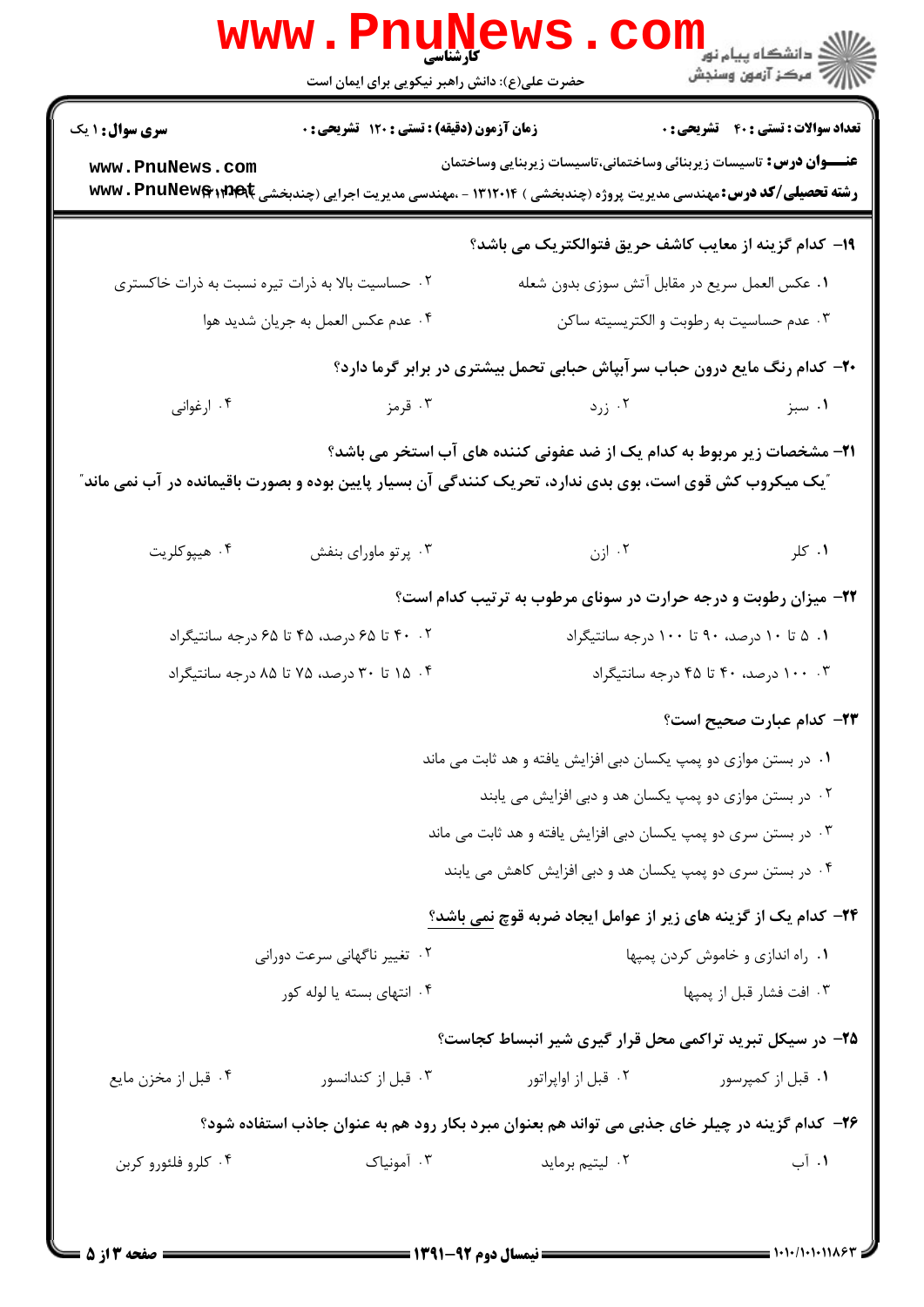|                         | www.PnuNews<br>حضرت علی(ع): دانش راهبر نیکویی برای ایمان است                                                                  |                              | الاد دانشگاه پيام نو <mark>.</mark><br>الان مرکز آزمون وسنجش                                       |
|-------------------------|-------------------------------------------------------------------------------------------------------------------------------|------------------------------|----------------------------------------------------------------------------------------------------|
| <b>سری سوال : ۱ یک</b>  | زمان آزمون (دقیقه) : تستی : ۱۲۰ تشریحی : ۰                                                                                    |                              | <b>تعداد سوالات : تستي : 40 - تشريحي : 0</b>                                                       |
| www.PnuNews.com         | <b>رشته تحصیلی/کد درس: م</b> هندسی مدیریت پروژه (چندبخشی ) ۱۳۱۲۰۱۴ - ،مهندسی مدیریت اجرایی (چندبخشی <b>www . PnuNew ی</b> www |                              | <b>عنــــوان درس:</b> تاسیسات زیربنائی وساختمانی،تاسیسات زیربنایی وساختمان                         |
|                         |                                                                                                                               |                              | ۲۷- در محاسبات تلفات حرارتی از جداره های اتاق کدام عامل موثر نمی باشد؟                             |
| ۰۴ دفعات تعويض هوا      | ۰۳ ضریب ارتفاع                                                                                                                | ۰۲ اختلاف دما                | ۰۱ ضريب جهت                                                                                        |
|                         |                                                                                                                               |                              | ۲۸– در انتخاب پمپ سیرکولاتور آب گرم مصرفی کدام گزینه صحیح است؟                                     |
|                         |                                                                                                                               |                              | .<br>به ازای هر رایزر آب گرم به قطر $\frac{1}{4}^{-}$ مقدار ۲ گالن بر دقیقه دبی نیاز است.          |
|                         |                                                                                                                               |                              | ۰۲ به ازای هر رایزر آب گرم به قطر <sub>"1</sub> مقدار ۲ گالن بر دقیقه دبی نیاز است.                |
|                         |                                                                                                                               |                              | .<br>به ازای هر رایزر آب گرم به قطر $\cfrac{3}{A}^{\text{!`}}$ مقدار ۲ گالن بر دقیقه دبی نیاز است. |
|                         |                                                                                                                               |                              | ۰۴ به ازای هر رایزر آب گرم به قطر <sub>"2</sub> مقدار ۲ گالن بر دقیقه دبی نیاز است. $\cdot$        |
|                         | ۲۹- انشعاب برق تکفاز با ولتاژ۲۳۰ ولت و سه فاز با ولتاژ۲۰۰ ولت چه نامیده می شود؟                                               |                              |                                                                                                    |
|                         | ۰۲ انشعاب برق فشار ضعيف                                                                                                       |                              | ٠١ انشعاب برق معين                                                                                 |
|                         | ۰۴ انشعاب برق فشار قوي                                                                                                        |                              | ۰۳ انشعاب برق فشار متوسط                                                                           |
|                         |                                                                                                                               |                              | ٣٠- حداكثر مقاومت اتصال زمين حفاظتي چند اهم است؟                                                   |
| $Y.$ $\cdot$ $\uparrow$ | 10.7                                                                                                                          | $\uparrow \cdot \cdot \cdot$ | $\Delta$ .                                                                                         |
|                         |                                                                                                                               |                              | ٣١- كدام گزينه در زمينه اثرات عبور برق از بدن انسان صحيح است؟                                      |
|                         |                                                                                                                               |                              | ٠١ با افزايش فركانس ، مقاومت بدن افزايش مي يابد                                                    |
|                         |                                                                                                                               |                              | ٠٢ هرچه فشار سطح تماس كمتر باشد اثرات برق گرفتگي بيشتر است                                         |
|                         |                                                                                                                               |                              | ۰۳ با کاهش رطوبت پوست ، اثرات برق گرفتگی کاهش می یابد                                              |
|                         |                                                                                                                               |                              | ۰۴ با افزایش دمای محیط، اثرات برق گرفتگی کاهش می یابد                                              |
|                         | 33- برای اتصال برق به موتورها یا ماشین آلاتی که ایجاد لرزش می کنند از چه نوع لوله های برقی استفاده می شود؟                    |                              |                                                                                                    |
|                         | ۰۲ لوله های غیر فلزی                                                                                                          |                              | ۰۱ لوله های فولادی سیاه                                                                            |
|                         | ۰۴ لوله های فولادی قابل انعطاف                                                                                                |                              | ۰۳ لوله های گالوانیزه                                                                              |
|                         |                                                                                                                               |                              | ٣٣- كدام نوع هادي جهت هدايت جريان بكار مي رود؟                                                     |
| ۰۴ هادی فاز             | ۰۳ هادی کنترل                                                                                                                 | ۲. هادی PEN                  | ۰۱ هادی هم بندی                                                                                    |
|                         |                                                                                                                               |                              |                                                                                                    |